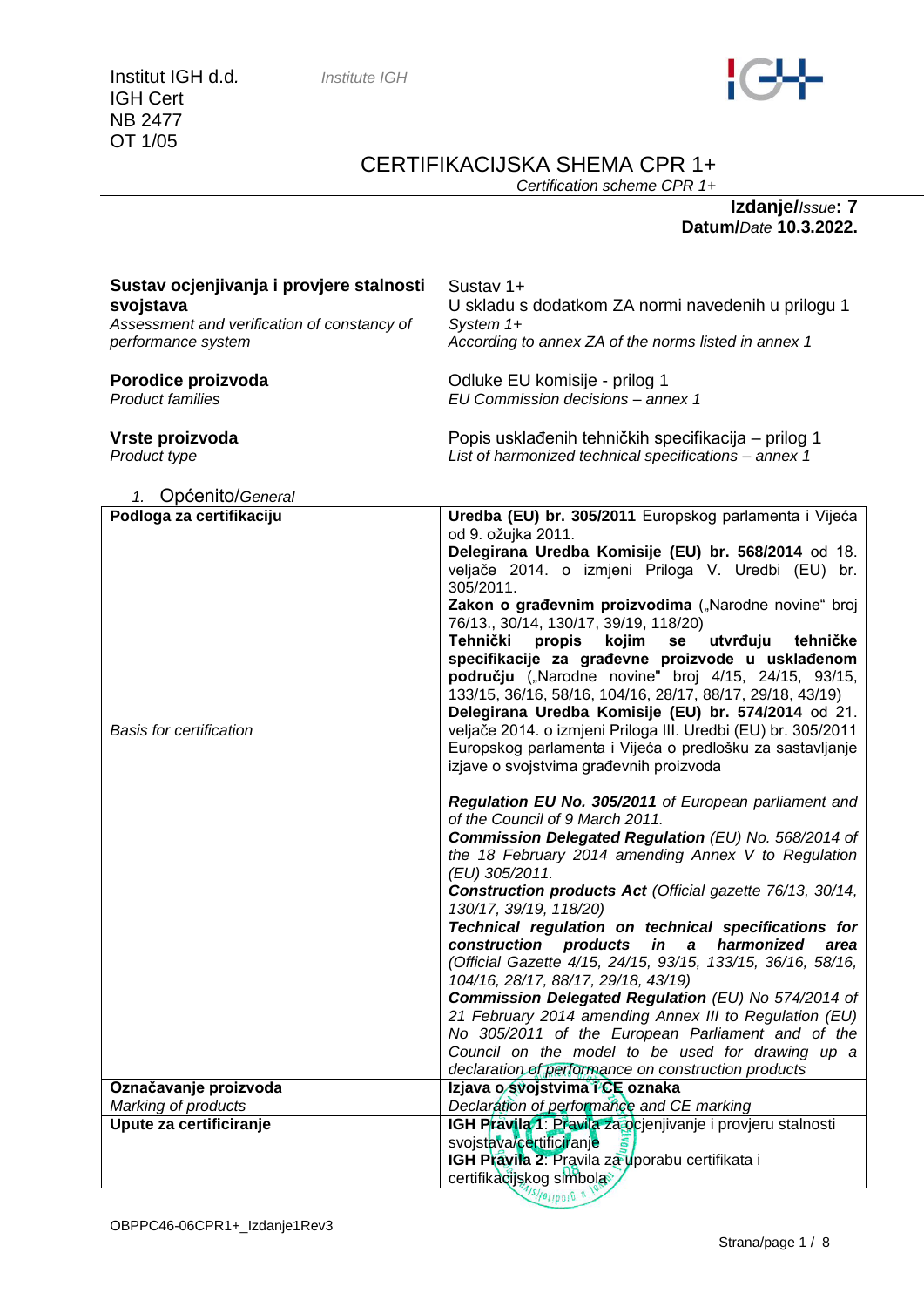

# CERTIFIKACIJSKA SHEMA CPR 1+

*Certification scheme CPR 1+*

**Izdanje/***Issue***: 7 Datum/***Date* **10.3.2022.**

|                            | IGH Pravila 3: Dijagram tijeka-procedura OIPSS<br>POC 46-01 Postupak ocjenjivanja i provjere stalnosti<br>svojstava<br>Dokumenti Grupe odobrenih tijela -AG GNB<br>Dokumenti sektorskih grupa - SG GNB<br>(http://ec.europa.eu/growth/tools-<br><b>Nando</b><br>baza EU<br>databases/nando/)                                                                              |  |  |
|----------------------------|---------------------------------------------------------------------------------------------------------------------------------------------------------------------------------------------------------------------------------------------------------------------------------------------------------------------------------------------------------------------------|--|--|
| Certification instructions | Rules No. 1: Rules for evaluation and verification of the<br>constancy of performance<br>Rules No.2: Certificate and certification symbol application<br>rules<br>Rules 3: Flow diagram - AVCP Procedure<br>Group of Notified bodies documents - AG GNB<br>Sector groups documents -SG GNB<br>Database EU - NANDO (http://ec.europa.eu/growth/tools-<br>databases/nando/) |  |  |

#### 2. Postupak certifikacije prema CPR, prilog V *Certification procedure according to CPR, annex V*

| Centrication procedure according to Cr TV, annex V<br>Vrsta prijavljenog tijela (NB)  | Tijelo za certificiranje proizvoda                                                                                                                                                                          |  |  |
|---------------------------------------------------------------------------------------|-------------------------------------------------------------------------------------------------------------------------------------------------------------------------------------------------------------|--|--|
| Type of certification body (NB)                                                       | Product certification body                                                                                                                                                                                  |  |  |
| Vrsta certifikata                                                                     | Certifikat o stalnosti svojstava                                                                                                                                                                            |  |  |
| Type of certificate                                                                   | Certificate of constancy of performance                                                                                                                                                                     |  |  |
| Zahtjevi certifikacijskog postupka                                                    | Usklađena norma - ZA dodatak                                                                                                                                                                                |  |  |
| Certification procedure requirements                                                  | Harmonized standard - Annex ZA                                                                                                                                                                              |  |  |
| Zadatci prijavljenog tijela u sustavu 1+                                              | A. Ocjena svojstava građevnog proizvoda na temelju<br>ispitivanja (uključujući uzorkovanje), izračuna,<br>tabličnih vrijednosti ili opisne dokumentacije                                                    |  |  |
|                                                                                       | proizvoda<br>B. Početni pregled proizvodnog pogona i kontrole<br>tvorničke proizvodnje<br>C. Kontinuirani nadzor, ocjenjivanje i vrednovanje<br>kontrole tvorničke proizvodnje                              |  |  |
|                                                                                       | D. Ispitivanje slučajnih uzoraka uzorkovanih od strane<br>prijavljenog certifikacijskog tijela sa skladišta<br>proizvođača ili iz proizvodnje                                                               |  |  |
| Tasks of the notified body in system 1+                                               | a. An assessment of the performance of the<br>construction product carried out on the basis of<br>testing (including sampling) calculation, tabulated<br>values or descriptive documentation of the product |  |  |
|                                                                                       | Initial inspection of the manufacturing plant and<br>b.<br>factory production control                                                                                                                       |  |  |
|                                                                                       | Continuing surveillance, assessment and<br>C.                                                                                                                                                               |  |  |
| dioničko                                                                              | evaluation of factory production control<br>Audit testing of samples taken by the notified<br>d.                                                                                                            |  |  |
|                                                                                       | product certification body from the manufacturer's<br>storage facilities or from the production                                                                                                             |  |  |
| Učestalost nadzornih pregleda                                                         | Prema zahtjevu norme ili najmanje 1 x godišnje                                                                                                                                                              |  |  |
| According to norm requirement or at least 1 per year<br>Frequency of the surveillance |                                                                                                                                                                                                             |  |  |
| <b>DO100</b><br>OBPPC46-06CPR1+_Izdanje1Rev3<br>ansliellborg u                        | Strana/page 2 / 8                                                                                                                                                                                           |  |  |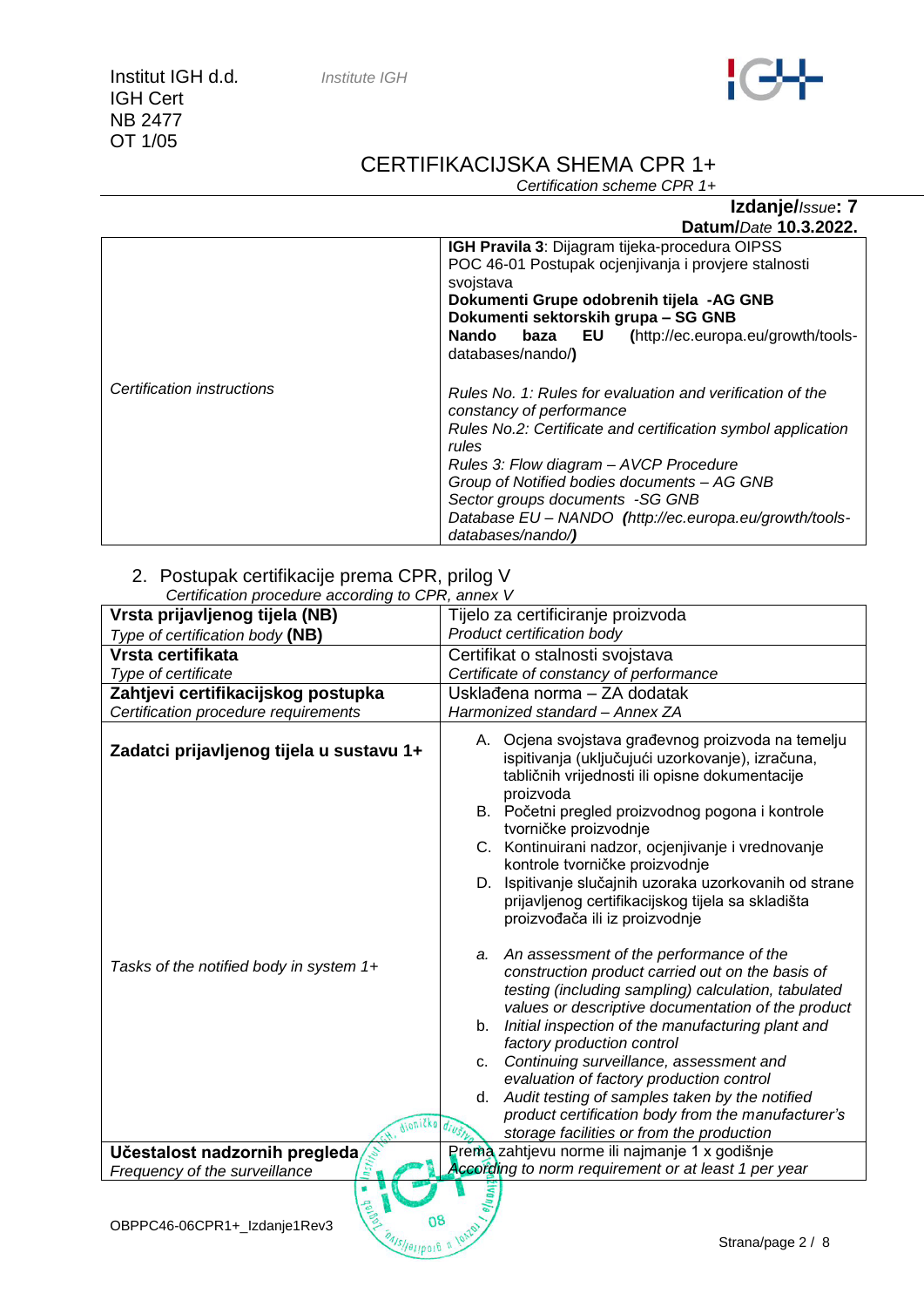| nstitute IGH |  |
|--------------|--|
|--------------|--|

**Institut IGH d.d.** *In* IGH Cert NB 2477 OT 1/05



# CERTIFIKACIJSKA SHEMA CPR 1+

*Certification scheme CPR 1+*

| Izdanje/Issue: 7                                                                                                |                                                                                                                                                                                                                                                                                                                                                                                                                                                                                                                 |  |  |
|-----------------------------------------------------------------------------------------------------------------|-----------------------------------------------------------------------------------------------------------------------------------------------------------------------------------------------------------------------------------------------------------------------------------------------------------------------------------------------------------------------------------------------------------------------------------------------------------------------------------------------------------------|--|--|
|                                                                                                                 | Datum/Date 10.3.2022.                                                                                                                                                                                                                                                                                                                                                                                                                                                                                           |  |  |
| Dokumentacija koju mora dostaviti<br>podnositelj zahtjeva                                                       | -Zahtjev za ocjenjivanje i provjeru stalnosti svojstava<br>-Popis svih dokumenata (sustava) upravljanja kvalitetom<br>-Priručnik (sustava) upravljanja kvalitetom i dokumenti<br>sustava upravljanja kvalitetom<br>-Dokaz o strukturi, vlasničkim odnosima i pravnom obliku<br>(npr. izvadak iz trgovačkog registra)<br>-Shema organizacije<br>-Popis osoblja u proizvodnji s podacima o<br>kvalifikaciji/stručnom obrazovanju<br>-Popis svih laboratorija koje rabi proizvođač, s podacima<br>o akreditaciji   |  |  |
| Documentation to be provided by the applicant                                                                   | Application form for assessment and verification of<br>constancy of performance<br>A list of all documents (quality management<br>systems)<br>Quality system management manual and quality<br>system management documents<br>Structure evidence documents, ownership and<br>legal form (eg extract from the trade register)<br>Organization scheme<br>List<br>οf<br>production<br>with<br>personal<br>qualification/education data<br>List of all laboratories used by producer, with the<br>accreditation data |  |  |
| Prava i obaveze proizvođača po dobivanju                                                                        | IGH Pravila 1: Pravila za ocjenjivanje i provjeru stalnosti                                                                                                                                                                                                                                                                                                                                                                                                                                                     |  |  |
| certifikata o stalnosti svojstava                                                                               | svojstava/certificiranje<br>-toč. 6.1 Obveze nositelja certifikata i<br>-toč. 6.2 Pozivanje na status nositelja certifikata                                                                                                                                                                                                                                                                                                                                                                                     |  |  |
| The rights and obligations of the manufacturer<br>upon obtaining the Certificate of constancy of<br>performance | Rules No. 1: Rules for evaluation and verification of the<br>constancy of performance<br>6.1 Obligations of the certificate holder and<br>6.2 Calling to Certificate holder status                                                                                                                                                                                                                                                                                                                              |  |  |
| Dijagram tijeka certificiranja                                                                                  | Dijagram tijeka - Procedura ocjenjivanja i provjere stalnosti                                                                                                                                                                                                                                                                                                                                                                                                                                                   |  |  |
| Certification flow diagram                                                                                      | svojstava i dodjele certifikata - (sustav 1, CPR)<br>Flow diagram - AVCP Procedure - (system 4, CPR)                                                                                                                                                                                                                                                                                                                                                                                                            |  |  |
| Valjanost certifikata                                                                                           | do povlačenja (dragovoljnog ili prisilnog)<br>08<br>$\frac{94}{5}$ // $\frac{9}{1}$ /01/01/01/01<br>Till withdrawal (voluntary or forced)                                                                                                                                                                                                                                                                                                                                                                       |  |  |
| Validity of Certificate                                                                                         |                                                                                                                                                                                                                                                                                                                                                                                                                                                                                                                 |  |  |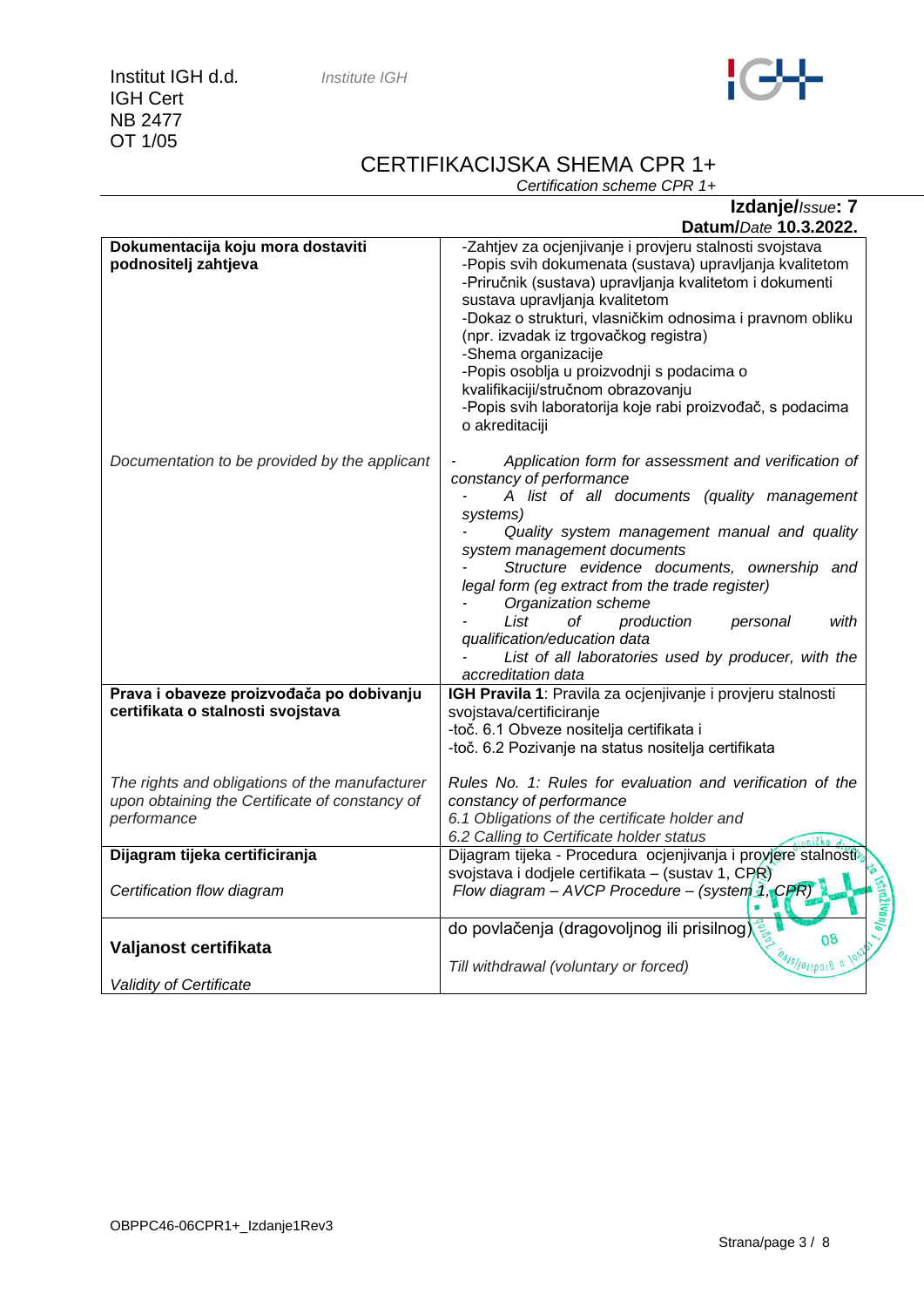

## CERTIFIKACIJSKA SHEMA CPR 1+

*Certification scheme CPR 1+*

**Izdanje/***Issue***: 7 Datum/***Date* **10.3.2022.**

3. Dijagram tijeka - Procedura ocjenjivanja i provjere stalnosti svojstava i dodjele certifikata – (sustav 1+, CPR)

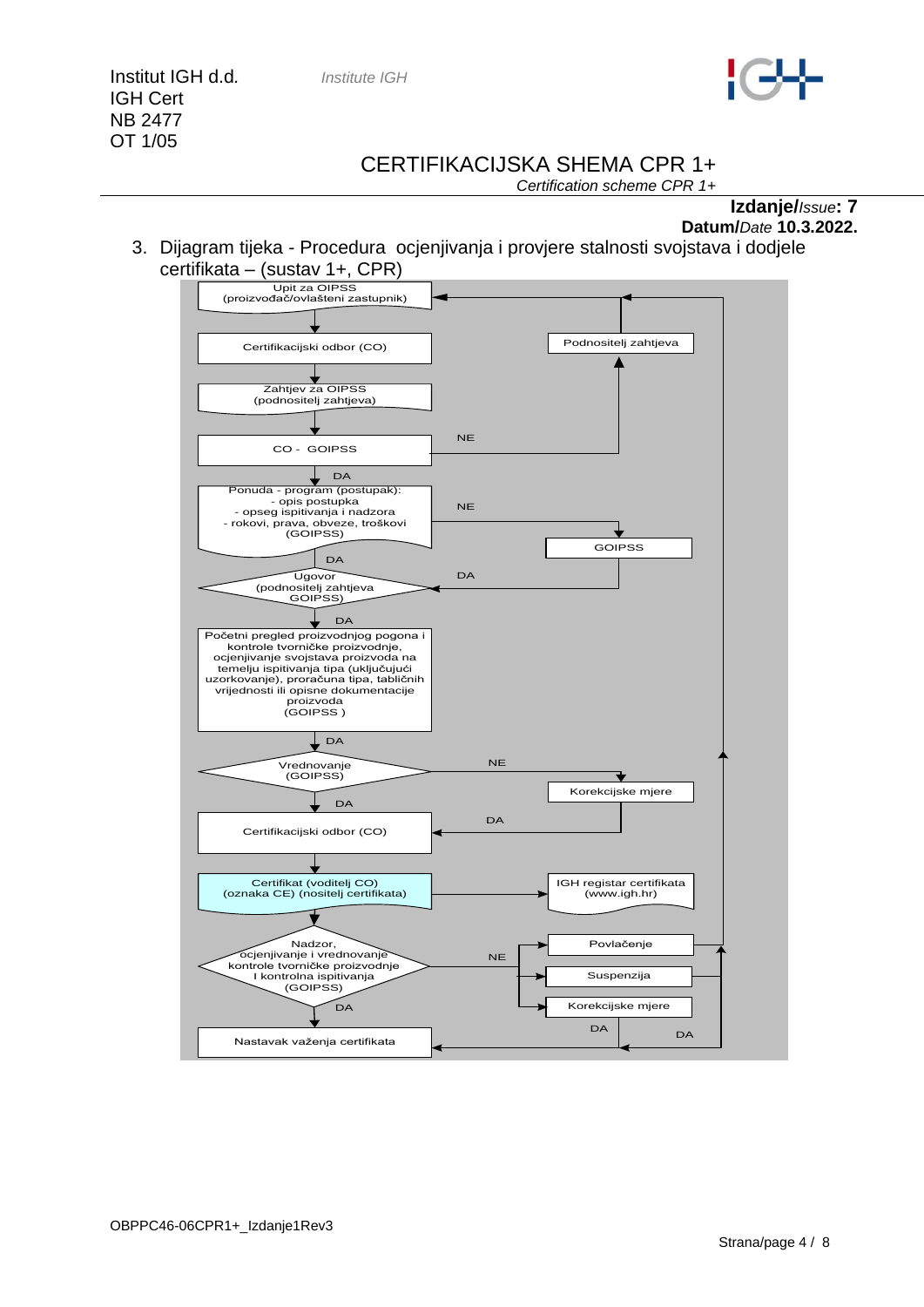Institut IGH d.d*. Institute IGH* IGH Cert NB 2477 OT 1/05

#### CERTIFIKACIJSKA SHEMA CPR 1+

*Certification scheme CPR 1+*

#### **Izdanje/***Issue***: 7 Datum/***Date* **10.3.2022.**

*Flowchart - Procedure for the assessment and verification of the constancy of performance and the award of the certificate (System 1+, CPR)*

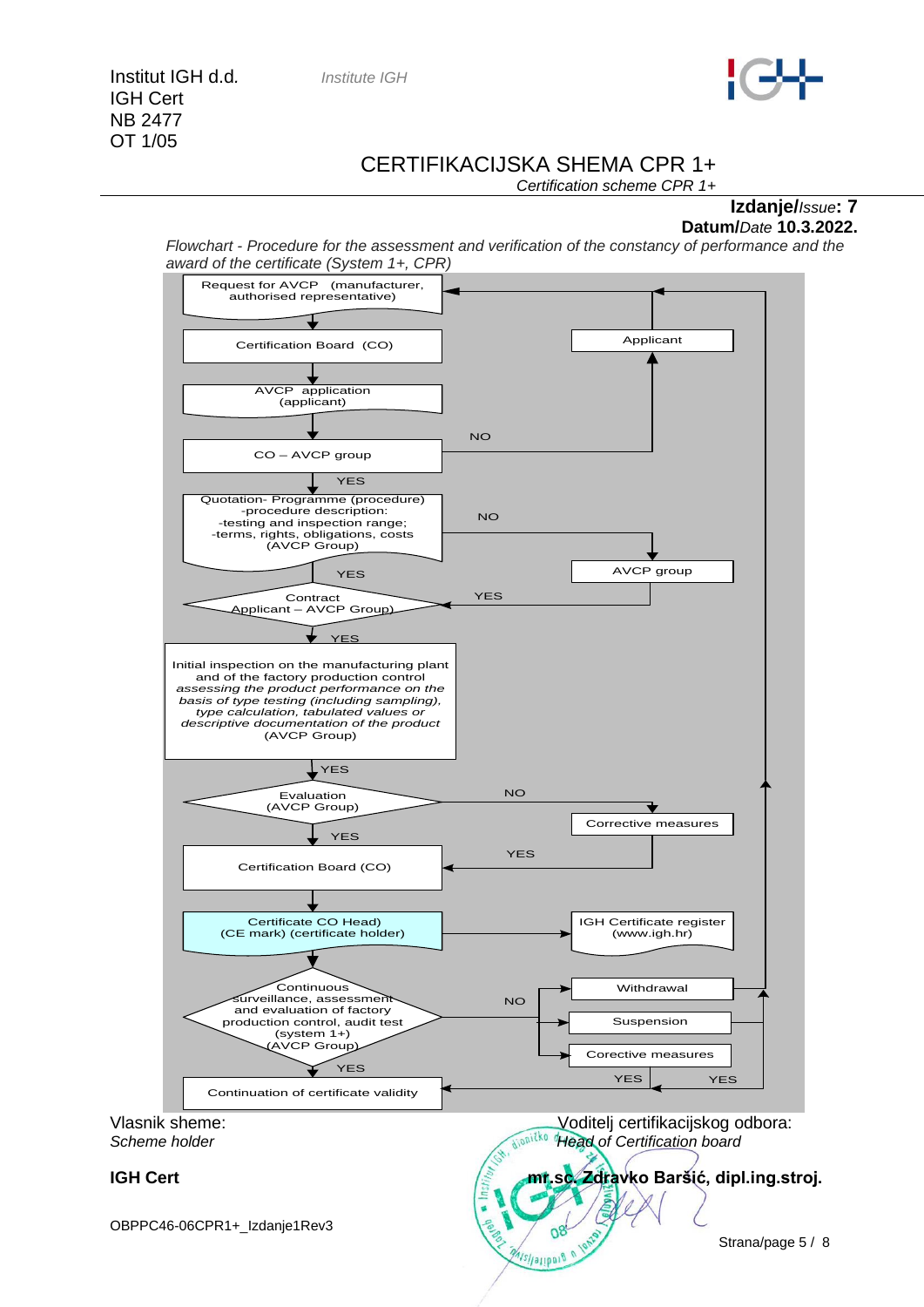Institut IGH d.d*. Institute IGH* IGH Cert NB 2477 OT 1/05



# CERTIFIKACIJSKA SHEMA CPR 1+

*Certification scheme CPR 1+*

## **Prilog 1. Popis tehničkih specifikacija**

*Annex 1. List of technical specifications*

| No.<br>Br.<br>1. | <b>Decision</b><br>Odluka | Product family, product/Intended use<br>Grupa proizvoda, proizvod/namjeravana uporaba<br>CEMENT, GRAĐEVNA VAPNA I DRUGA HIDRAULIČKA VEZIVA /                                                                                                                                                                                                                                                                                       | <b>AVCP</b><br>system<br>Sustav<br><b>OiPSS</b> | <b>Technical specification</b><br>Tehnička specifikacija                                                       |
|------------------|---------------------------|------------------------------------------------------------------------------------------------------------------------------------------------------------------------------------------------------------------------------------------------------------------------------------------------------------------------------------------------------------------------------------------------------------------------------------|-------------------------------------------------|----------------------------------------------------------------------------------------------------------------|
|                  |                           | CEMENT, BUILDING LIMES AND OTHER HYDRAULIC BINDERS (305/2011, šifra 15)                                                                                                                                                                                                                                                                                                                                                            |                                                 |                                                                                                                |
|                  | 97/555/EC                 | Cements, building limes and other hydraulic binders : -<br>Masonry cements (preparation of concrete, mortar, grout and<br>other mixes for construction and for the manufacture of<br>construction products).<br>Cement, građevna vapna i druga hidraulička veziva: - Zidarski<br>cementi (priprema betona, morta, morta za injektiranje i drugih<br>mješavina za gradnju i proizvodnju građevnih proizvoda).                       | $1+$                                            | EN 413-1:2011<br>HRN EN 413-1:2013                                                                             |
| 2.               | 97/555/EC                 | Cements, building limes and other hydraulic binders : -<br>Calcium aluminate cements (preparation of concrete, mortar,<br>grout and other mixes for construction and for the<br>manufacture of construction products).<br>Cement, građevna vapna i druga hidraulička veziva: -<br>Kalcij-aluminatni cementi (priprema betona, morta, morta za<br>injektiranje i drugih mješavina za gradnju i proizvodnju građevnih<br>proizvoda). | $1+$                                            | EN 14647:2005<br>08<br>EN 14647:2005/AC:2006<br>atibolg u<br>HRN EN 14647:2006<br>HRN EN 14647:2006 / AC: 2007 |

**Izdanje/***Issue***: 7 Datum/***Date* **10.3.2022.**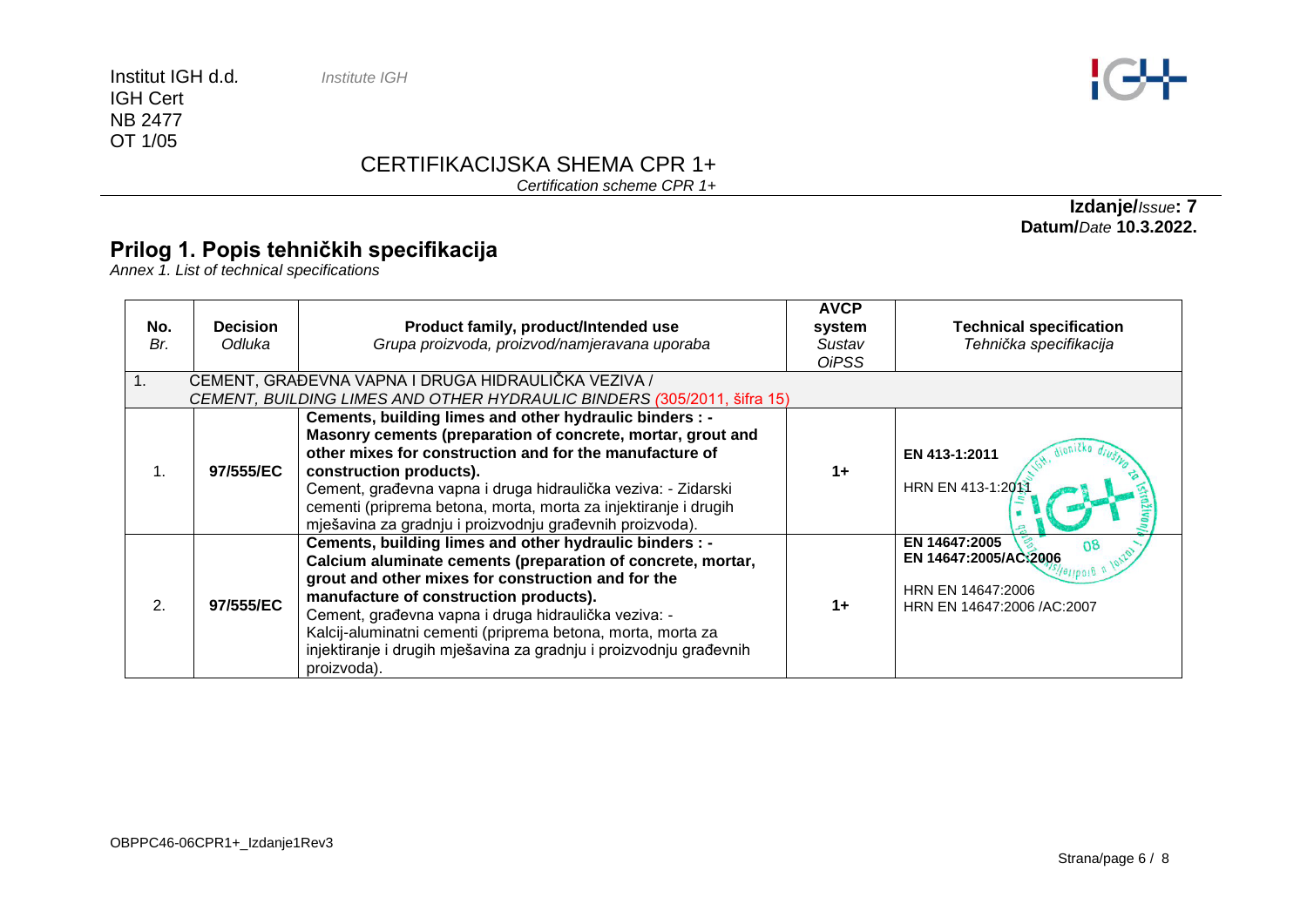IGH Cert NB 2477 OT 1/05

# CERTIFIKACIJSKA SHEMA CPR 1+

*Certification scheme CPR 1+*

|            |                           |                                                                                                                                                                                                                                                                                                                                                                                                                                                                                                                                                                                                                                                                                                                                                                                                                                                                                                                                         |                                                 | Datum/Date 10.3.2022.                                                            |
|------------|---------------------------|-----------------------------------------------------------------------------------------------------------------------------------------------------------------------------------------------------------------------------------------------------------------------------------------------------------------------------------------------------------------------------------------------------------------------------------------------------------------------------------------------------------------------------------------------------------------------------------------------------------------------------------------------------------------------------------------------------------------------------------------------------------------------------------------------------------------------------------------------------------------------------------------------------------------------------------------|-------------------------------------------------|----------------------------------------------------------------------------------|
| No.<br>Br. | <b>Decision</b><br>Odluka | Product family, product/Intended use<br>Grupa proizvoda, proizvod/namjeravana uporaba                                                                                                                                                                                                                                                                                                                                                                                                                                                                                                                                                                                                                                                                                                                                                                                                                                                   | <b>AVCP</b><br>system<br>Sustav<br><b>OiPSS</b> | <b>Technical specification</b><br>Tehnička specifikacija                         |
| 3.         | 97/555/EC                 | Cements, building limes and other hydraulic binders : -<br>Special cements, including:-low heat cements,-sulfate resisting<br>cement,-white cement,-sea water resisting cement, -low alkali<br>cement (preparation of concrete, mortar, grout and other mixes<br>for construction and for the manufacture of construction<br>products).<br>Cement, građevna vapna i druga hidraulička veziva: -<br>Specijalni cementi, uključujući: - cement niske topline hidratacije, -<br>sulfatnootporni cement, - bijeli cement, - cement otporan na morsku<br>vodu, - niskoalkalni cement (priprema betona, morta, morta za<br>injektiranje i drugih mješavina za gradnju i proizvodnju građevnih<br>proizvoda).                                                                                                                                                                                                                                  | $1+$                                            | EN 14216:2015<br>EN 15743:2010+A1:2015<br>HRN EN 14216:2015<br>HRN EN 15743:2015 |
| 4.         | 97/555/EC                 | Cements, building limes and other hydraulic binders : -<br>Common cements, including: -Portland cement,<br>-Portland composite cements: Portland-slag cement, Portland-<br>silica fume cement, Portland-pozzolana cement, Portland-fly<br>ash cement, Portland-burnt shale cement, Portland-limestone<br>cement, Portland composite cement,<br>-Blastfurnace cements, -Pozzolanic cements, -Composite<br>cements (preparation of concrete, mortar, grout and other<br>mixes for construction and for the manufacture of construction<br>products)<br>Cement, građevna vapna i druga hidraulička veziva: -<br>Obični cementi, uključujući: -portlandski cement, -miješani<br>portlandski cementi: portlandski cement s dodatkom zgure,<br>portlandski cement s dodatkom silikatne prašine, portlandski cement<br>s dodatkom pucolana, portlandski cement s dodatkom letećeg<br>pepela, portlandski cement s dodatkom pečenog škriljevca, | $1+$                                            | EN 197-1:2011<br>EN 14216:2015<br>HRN EN 197-1:2012<br>HRN EN 14216:2015         |



**Izdanje/***Issue***: 7**